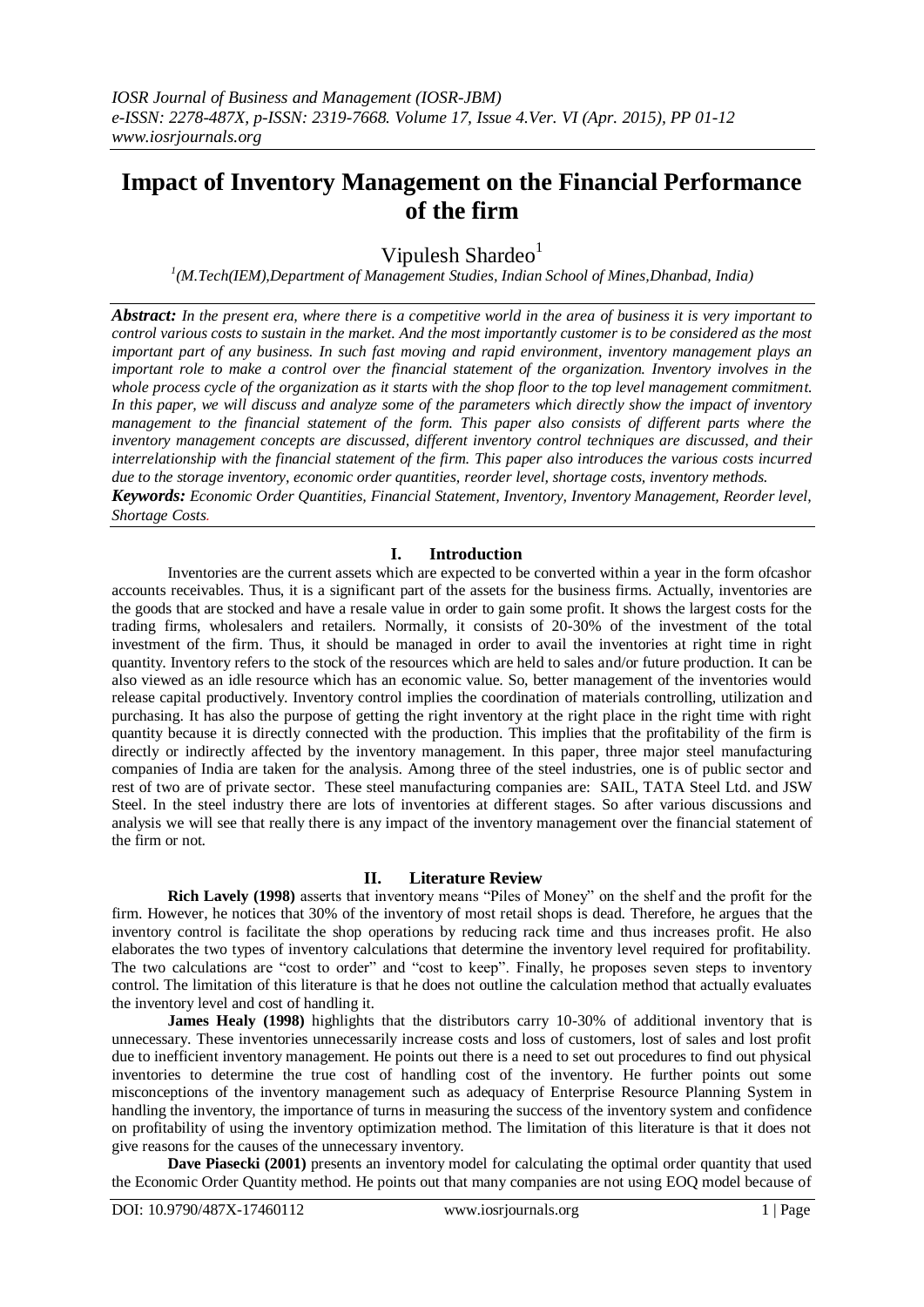poor results resulted from inaccurate data input. He says that EOQ is an accounting formula that determines the point at which the combination of order costs and inventory costs are the least. He highlights that EOQ method would not conflict with the JIT approach. He further elaborates the EOQ formula that includes the parameters such as annual usage in unit, order cost and carrying cost. Finally, he proposes several steps to follow in implementing the EOQ model. The limitation of this literature is that it does not elaborate further relationship between EOQ and JIT. It does not associate the inventory turns with the EOQ formula and fails to mention the profit gain with the quantity is calculated.

**Farzaneh (1997)** presents a mathematical model to assist the companies in their decision to switch from EOQ to JIT purchasing policy. He defines JIT as "to produce and deliver finished goods just in time to be sold, sub-assemblies just in time to be assembled in goods and purchased material just in time to be transformed into fabricated parts". He highlights that the EOQ model focuses on minimizing the inventory costs rather than minimizing the inventory. Under the ideal condition where all the conditions meet, it is economically better off to choose the JIT over the EOQ because it results in purchase price, ordering cost. The limitation of this literature is that he only compares the cost saving and required quantities of choosing the system.

**Morris (1995)** stressed that inventory management in its broadest perspective is to keep the most economical amount of one kind of asset in order to facilitate an increase in total value of assets of the organization.

**Rosenblatt (1977)** says that the cost of maintaining inventory is included in the final price paid by the consumer. Good in inventory represents a cost to their owner. The manufacturer has the expense of material and labour. The wholesaler also has funds tied up.

**Christopher Benjamin and Kamalavalli (2009)** investigated the influence management of the working capital on the profitability of Indian hospitals by taking 14 out of 51 listed hospitals in India. The result of their analysis depicted that the inventory turnover ratio, debtor turnover ratio and working capital turnover ratio were positively related with the return on investment, a variable used for the measurement of the firm's profitability.

**Ghosh and Kumar (2007)** defined inventory as a stock of goods that is maintained by a business in anticipation of some future demand. The definition was also supported by **Brag (2005)** who stressed that the inventory management has an impact on all business functions, particularly operations, marketing, accounting and finance. He established that there are three motives for holding inventories, which are transaction, precautionary and speculative motives.

**Agus and Noor (2006)** examined the relationship between the inventory management and financial performance of the firm. The study measured the manager's perceptions of the inventory management practices ad financial performance of the firm.

**Koumanakos (2008)** studied the effect of inventory management on firm performances. 1358 manufacturing firms operating in three industrial sectors of Greece, food, textiles and chemicals were used in the study covering period of 2000-2002. The hypothesis that lean inventory management leads to an improvement in a firm's financial performance was tested. The findings suggests that the higher the level of inventories preserved by a firm, the lower the rate of return.

**Roumiantsev and Netessine (2005)** investigated the association between inventory management policies and the financial performance of a firm. The purpose of the study was to assess the impact of inventory management practice on financial performances across the period 1992-2002.

#### **III. Methodology and data collection**

All data for this paper is secondary data and taken from various sources. Some of the sources are from journals, articles, magazines and referred books from the library. Some data are also downloaded from the internet through different sources like google, money control and emerald. All financial data are taken from the money control database for the completion of my paper. From these collected data from different sources of secondary data, we interpret these and find the impact of inventory management on the financial condition of the firm. We have taken three major steel manufacturing companies of India. These companies are SAIL, TATA Steel and JSW Steel. After collecting data from the sources we correlate the inventory turnover with profitability of the firm using correlation concept. We will find the Pearson correlation coefficient and analyze it to show the impact of inventory management on the profitability of the firm.

# **IV. Inventory Management**

There is need for controlling the inventories for any firm in developing countries like India. A firm must install some better inventory control techniques to improve their financial condition. According to Kotler, inventory management is the technique of managing, controlling and developing the inventory levels at different stages i.e. raw materials, semi-finished goods and finished goods so that there is regular supply of resources at minimum costs. According to Coyle, inventory management is the management of the materials in motion and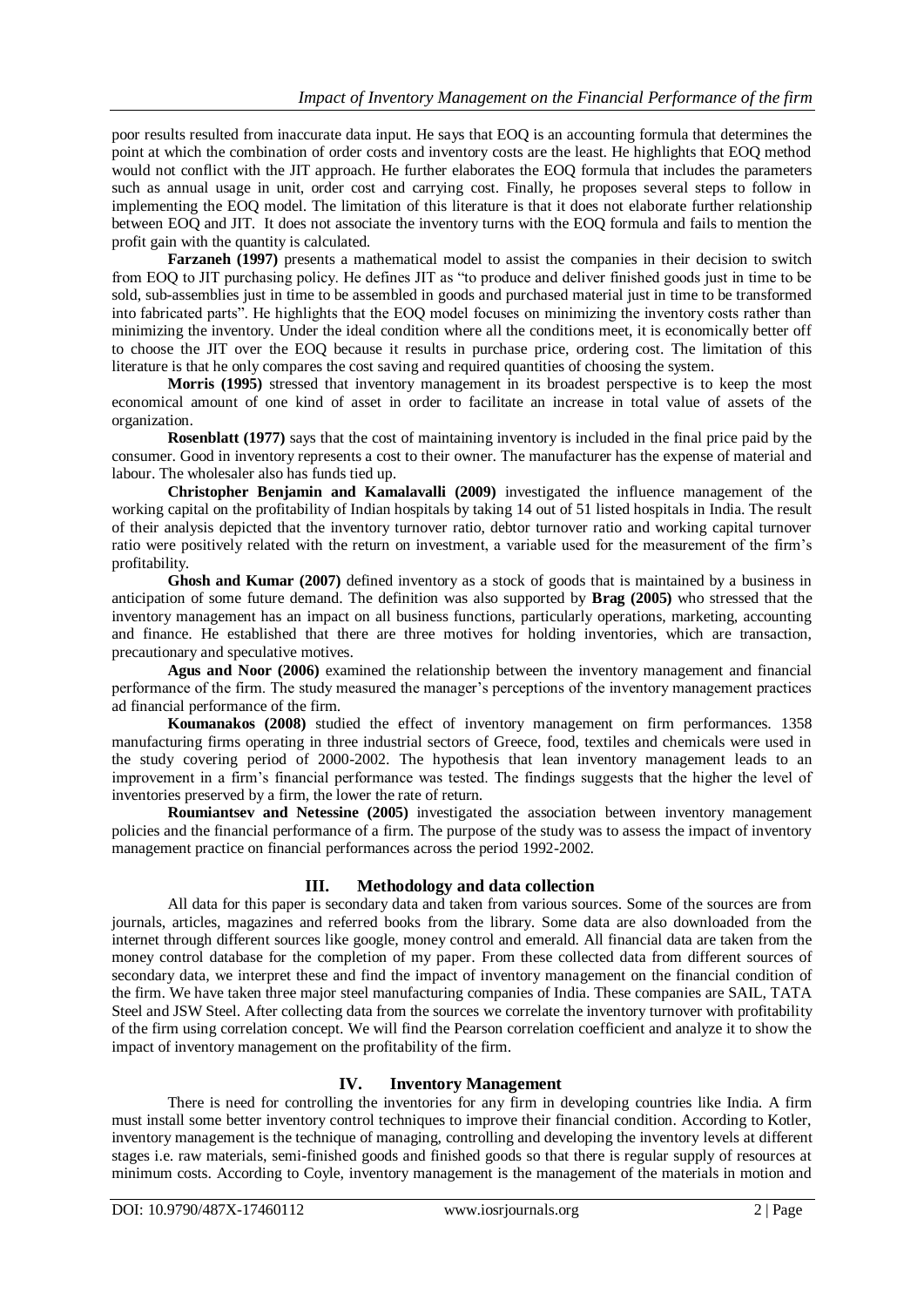at rest. According to Rosenblatt, the inventory management costs are the price which is paid by the customer but it is the cost to the owner. Different authors defined inventory management in different way.

Sometimes, inventory and stock are considered as the same thing. But there is a slight difference between them. Stock is the storage of material kept in specified place only. Inventory management involves all activities which are done for the continuous supply of materials with optimal costs.

Basically, inventory management has two goals. First goal is to avail the goods at right place in right time. Because it is very important to keep operations running to give specific service. Second goal is to achieve the service level against optimal cost. It is very difficult to achieve goal against optimal cost. All items cannot be stocked, so there is need to specify the important goods to be stocked.

The supplies inventories involves the materials required for the maintenance, repair and operating that do not go to the final product. But it is also considered as the types of inventories. Thus, inventory management is also defined as it is the science and art of managing the level of stock of group of items which incurred least costs and also reach the objectives set by the top management. So, on the final note the primary objective of inventory management is to improve the customer satisfaction level. For this one has to keep adequate amount of inventory for demand fluctuations and variability. The secondary objective is to increase the production efficiency. Increasing production efficiency means that the production control, maintaining the level of inventory for efficient materials management.

## **V. Some Factors Related To Inventory Management**

There are some factors listed below which are essential to be discused for understanding the concept of inventory management. These activities are associated with inventory management and to be considered to achieve its objectives. These factors are:

- 1. Costs related to inventory.
- 2. Inventory costing methods.
- 3. Inventory models.
- 4. Inventory control techniques

**5.1. Costs related to inventory:-** There are various costs which are related to the inventories. These costs are incurred due to the inventories. These costs are:-

**5.1.1 Purchase cost:-** Purchase cost is the cost of purchasing the inventory items and it depends upon the quantity of the items to be purchased.

**5.1.2 Ordering Cost:** It is the cost related to the bringing the inventory to the production system. It includes all costs which are directly or indirectly involved in bringing the inventory to the production system. Costs included in ordering costs are tendering cost, quality inspection cost, transportation cost etc.

**5.1.3 Carrying cost:-** It is the cost which is associated with costs which are spent to the storage of the inventory items in the store. It depends upon the quantity and period of time till when the inventory is to be stored. It includes storage cost, damage cost, depreciation, handling cost, insurance cost etc.

**5.1.4 Shortage cost:-** Shortage cost simply means the cost due to the absence of inventory items in the store. It is associated with the lost sales. Generally, shortage costs incurred for those items which is more costly and which incurs more handling costs.

**5.2. Inventory Costing methods:-** These are the methods which are used for give the values to the inventories. These valuation methods can be explained as:-

**5.2.1 First In First Out:-** In this method, the materials coming first will be considered first and then next consignment will be taken. This method is useful when the price of material is falling because material charge to production will be high while the replacement cost will be low.

**5.2.2 Last In First Out:-** It is the method in which materials coming latest will be considered first. The last consignment is taken first and when it is exhausted then second last consignment is taken. This method is more useful when the rice is rising and show a charge to production which is closely related to current price.

**5.2.3 Weighted Average Cost method:-** In this method, material issued price is based upon the calculation of weighted average cost of the material. It is calculated with using formula:-

 $WAC =$  Value of material in stock/ Quantity in stock

**5.2.4 Standard Price method:-** In this method, a standard price is predetermined. The price is predetermined for the stated period of time taken in the account all the factors affecting price such as anticipated market trends, transportation charges etc. standard prices are predetermined irrespective of purchase price. Any difference between the predetermined price and actual price is the material price variance.

**5.2.5 Current Price:-** In this method, material issued is priced at the replacement or realizable price at the time of issue. So , the cost at which material could be purchased should be ascertained.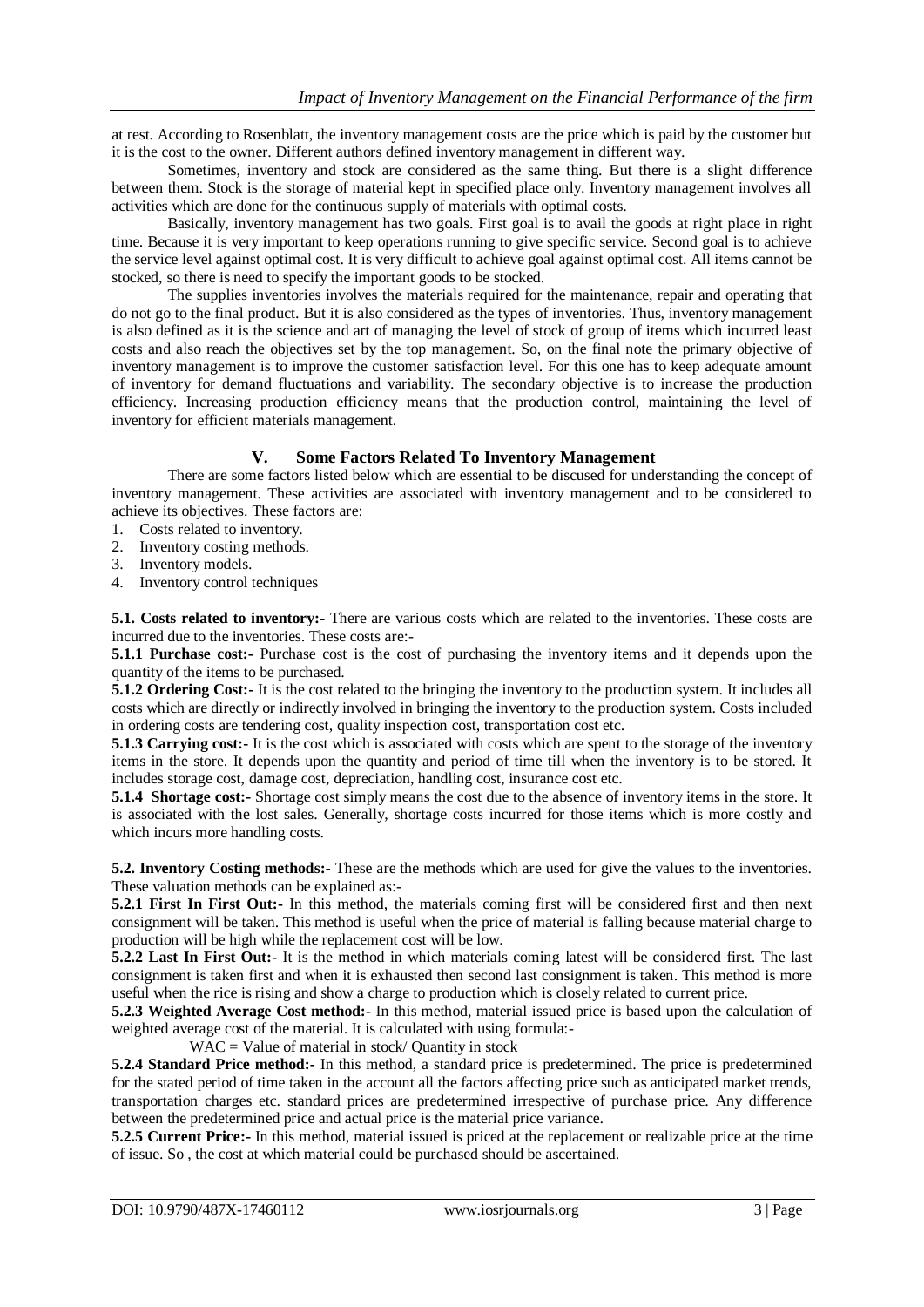**5.3. Inventory models:-** Among different inventory models EOQ model is most popular and commonly used inventory model. These models are used to determine the economic order quantity of the materials to be stored. **5.3.1 EOQ Model:**- As inventory is determined as the most important factor which affects the operations, then a mathematical model was developed to control the inventory levels. The most widely used model is EOQ model. It was first developed by F.W. Haris in 1913 but still R.H. Wilson is given credit for this model due to his early in-depth analysis. This model is also known as Wilson EOQ model. According to this model, some costs like ordering costs are declined with inventory holdings while some costs like holding costs rise and thus total inventory cost curve has a minimum point where inventory costs can be minimized. The economic quantity is the level for inventory which minimizes the total inventory costs. It is the optimal level of inventories which satisfies the demand constraints and cost constraints.

```
Derivation of EOQ formula:-
```
The derivation of Economic Order Quantity formula is as follows:-

Let us assume,

 $D =$  Annual Demand  $C<sub>o</sub>$  = Ordering cost  $C_c$  = Carrying cost  $Q =$ Quantity

Then,

```
Annual Stock = Q/2Total Annual Carrying Cost = C_c \cdot Q/2 No. of orders per annum = D/Q
```


**Fig.1.** EOQ model

Annual ordering  $cost = C_0.D/Q$ Therefore, total inventory  $cost = total$  ordering  $cost + total$  carrying cost

Or,  $TIC = C_c Q/2 + C_o D/Q$ 

The order quantity at which the cost will be minimized is obtained by differentiating total cost with respect to Q. In this problem, Q will be the economic order quantity.

By differentiating, we get, d(TIC)/dQ =  $C_0/2 - C_0 D/Q^2$ When cost is minimum then  $d(TIC)/dO$  will be 0. Then,

 $C_{c}/2 - C_{o}.D/Q^{2} = 0$ 

Or,  $Q = (2.C_0.D/C_c)^{1/2}$ 

Assumptions of EOQ model:-

DOI: 10.9790/487X-17460112 www.iosrjournals.org 4 | Page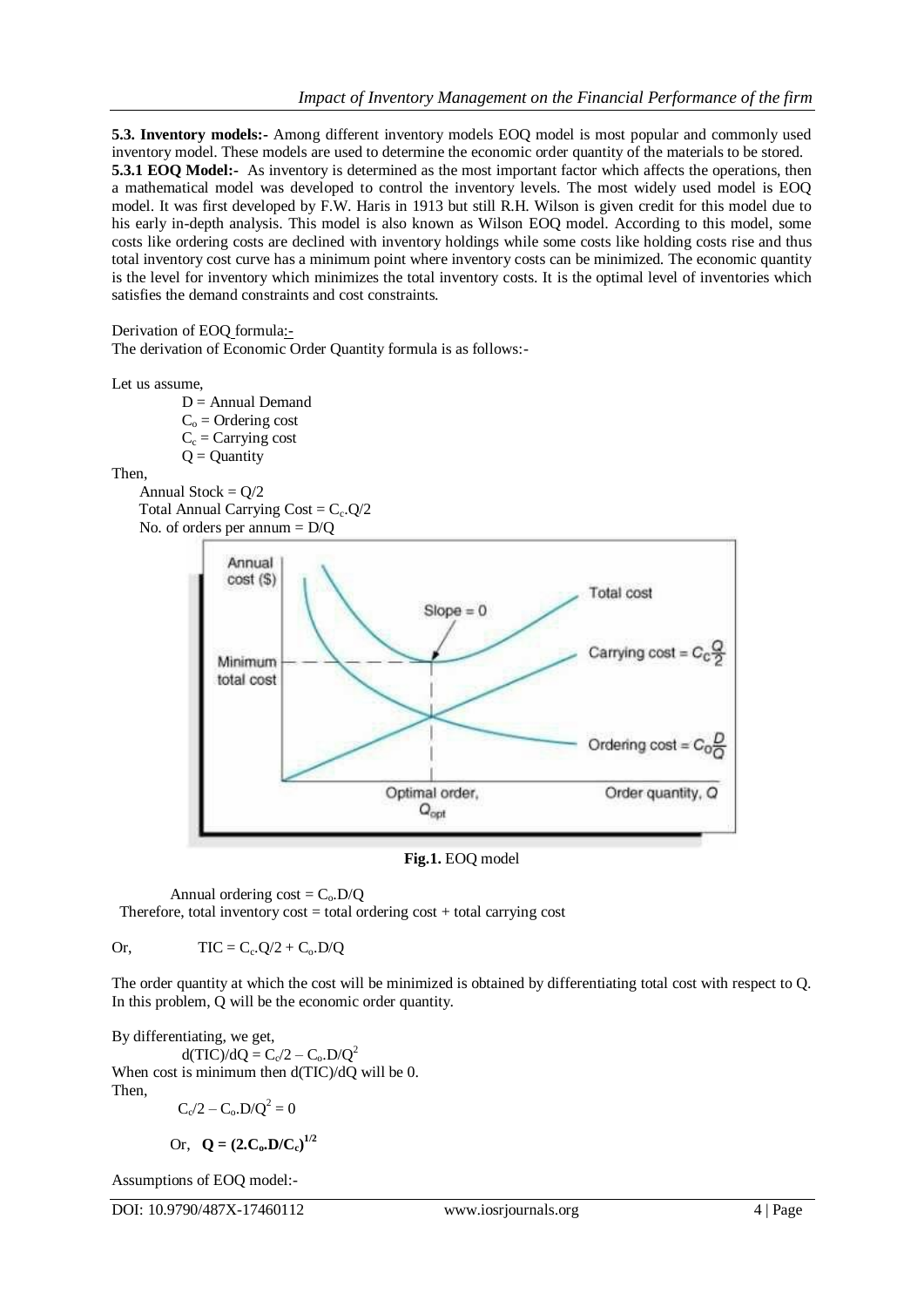There are some assumptions on which EOQ is calculated. These assumptions are:-

- i. There is known and constant holding cost.
- ii. There is a known and constant ordering cost.
- iii. The rates of demand are known.
- iv. There is known constant price per unit.
- v. No stock-outs are allowed.
- vi. Replenishment is made instantaneously.

**5.4. Inventory control techniques:-** There are various techniques used by a firm to control the inventories. Some of these techniques can be explained as:-

**5.4.1. ABC Analysis:-** ABC analysis of inventories represent that the small portion of material contains bulk amount of money value while a relatively large portion of material consists less amount of money value. The money value is ascertained by multiplying the quantity by unit price. According to this approach, inventory control of high value items are closely controlled than low value items. Each item is categorized as A, B and C categories depending upon the amount spent for the particular item. It may also be clear with the help of following examples:

"A" category  $-5\%$  to 10% of the items represent 70% to 75% of the money value.

"B" category  $-15\%$  to 20% of the items represent 15% to 20% of the money value.

"C" category – 70% to 80% of the items represent 5% to 10% of the money value.



After classification, the items are ranked by their value and then the cumulative percentage of the total value against the percentage of item is noted. A detailed example clearly indicates the figure that 10 per cent of item may account for 75 per cent of the value, another 10 per cent of item may account for 15 per cent of the value. The remaining part may account for 10 per cent of the value. The importance of this tool is that it directs give attention on the high valued items.

**5.4.2. Minimum level:-** The minimum level of inventories kept on the different bases like consumption during the lead time, stock-out costs, customer irritation and loss of goodwill etc. To continue production it is very essential to maintain optimal amount of inventories. The stock which takes care for the fluctuation in demand is known as safety stock. It also governs the ordering point.

**5.4.3. Maximum level:-** The maximum limit beyond which the quantity of any item is not normally allowed to rise is known as maximum level. It is the sum of minimum level and EOQ. The amounts to be fixed in maximum level depend upon the factors like space available, nature of material etc.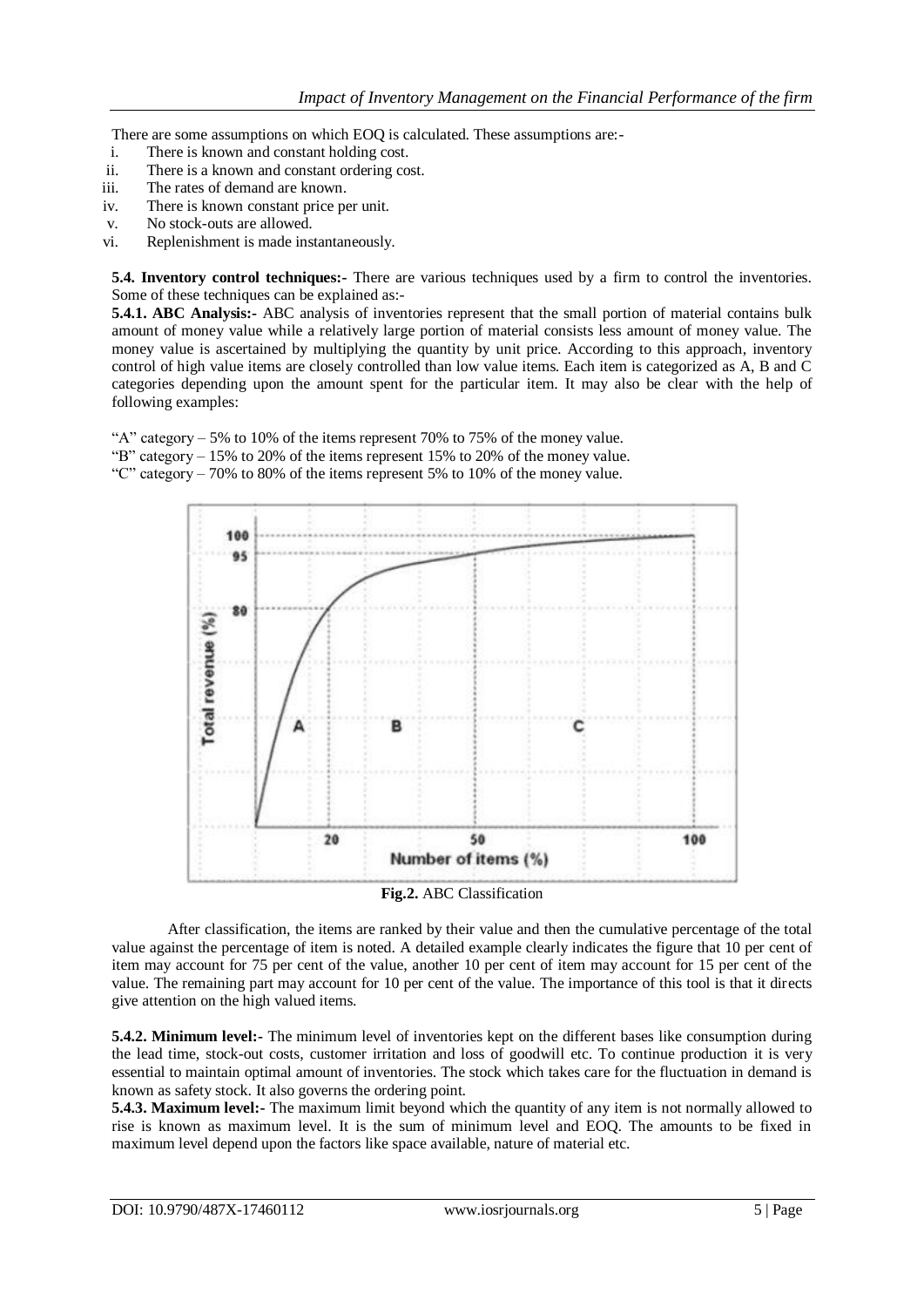**5.4.4. Reorder level:** It is the level of the stock at which a purchase requisition is initiated by the storekeeper for replenishing the stock. This level is set between the maximum and minimum level in a such way that before material ordered for are received into the stores. Its fixation depends upon maximum delivery period and maximum consumption.

**5.4.5. Just In Time system:-** Japanese firms popularized this technique in order to reduce the inventory level up to zero to eliminate the inventory costs. According to this system, the materials arrive at the manufacturing sites just few hours before they are going to use. This system also eliminates the necessity of carrying large inventories.

**5.4.6. Outsourcing:-** Earlier there was tendency of manufacturing companies to manufacture all parts in-house. Now, more companies are adopting outsourcing techniques. Outsourcing is a system of buying parts and components from other companies rather than manufacturing in house.

**5.4.7. Computerized Inventory Control System:-** It is the modern technique used for controlling the inventories. It enables a company to track large items of inventories easily. It is an automatic system of counting inventories, recording withdrawals and balances. There is an in-built system of placing order as the computer notices that the reorder point has been reached. The information system of the buyers and suppliers are linked to each other.

#### **VI. Data Presentation And Intepretation**

For data interpretation and analysis three major steel manufacturing companies of India is taken. These are SAIL, TATA Steel and JSW Steel. Some financial points are taken to represent the impact of inventory on the financial condition of the firm. Let us start with operating profit per share.

#### **1.1. Operating profit per share**

We have a table below which shows the data of operating profit per share of three steel manufacturing companies of last 5 years.

| Companies                                                                                                                                            | 2009-10 | 2010-11 | 2011-12 | 2012-13 | 2013-14 |  |
|------------------------------------------------------------------------------------------------------------------------------------------------------|---------|---------|---------|---------|---------|--|
| <b>SAIL</b>                                                                                                                                          | 23.53   | 17.88   | 15.53   | 12.30   | 10.53   |  |
| <b>TATA Steel</b>                                                                                                                                    | 92.85   | 174.71  | 127.85  | 126.86  | 168.97  |  |
| <b>JSW Steel</b>                                                                                                                                     | 217.63  | 209.04  | 273.48  | 291.50  | 379.17  |  |
| $\mathbf{T}$ -11-1 $\alpha$ , $\beta$ , $\beta$ , $\beta$ , $\beta$ , $\beta$ , $\beta$ , $\beta$ , $\alpha$ , $\beta$ , $\beta$ , $\beta$ , $\beta$ |         |         |         |         |         |  |

**Table1.** Operating profit per share (in Rs. Cr.)



Based on above data column graph for operating profit per share is plotted as:

**Graph1.** Operating profit per share (in Rs. Cr.)

#### **1.1.1. Data Interpretation**

As we see the graph, it is clearly seen that the operating profit per share of JSW steel is increasing according to the year while operating profit per share of SAIL is decreasing. Also, JSW steel has highest operating profit per share among these three companies.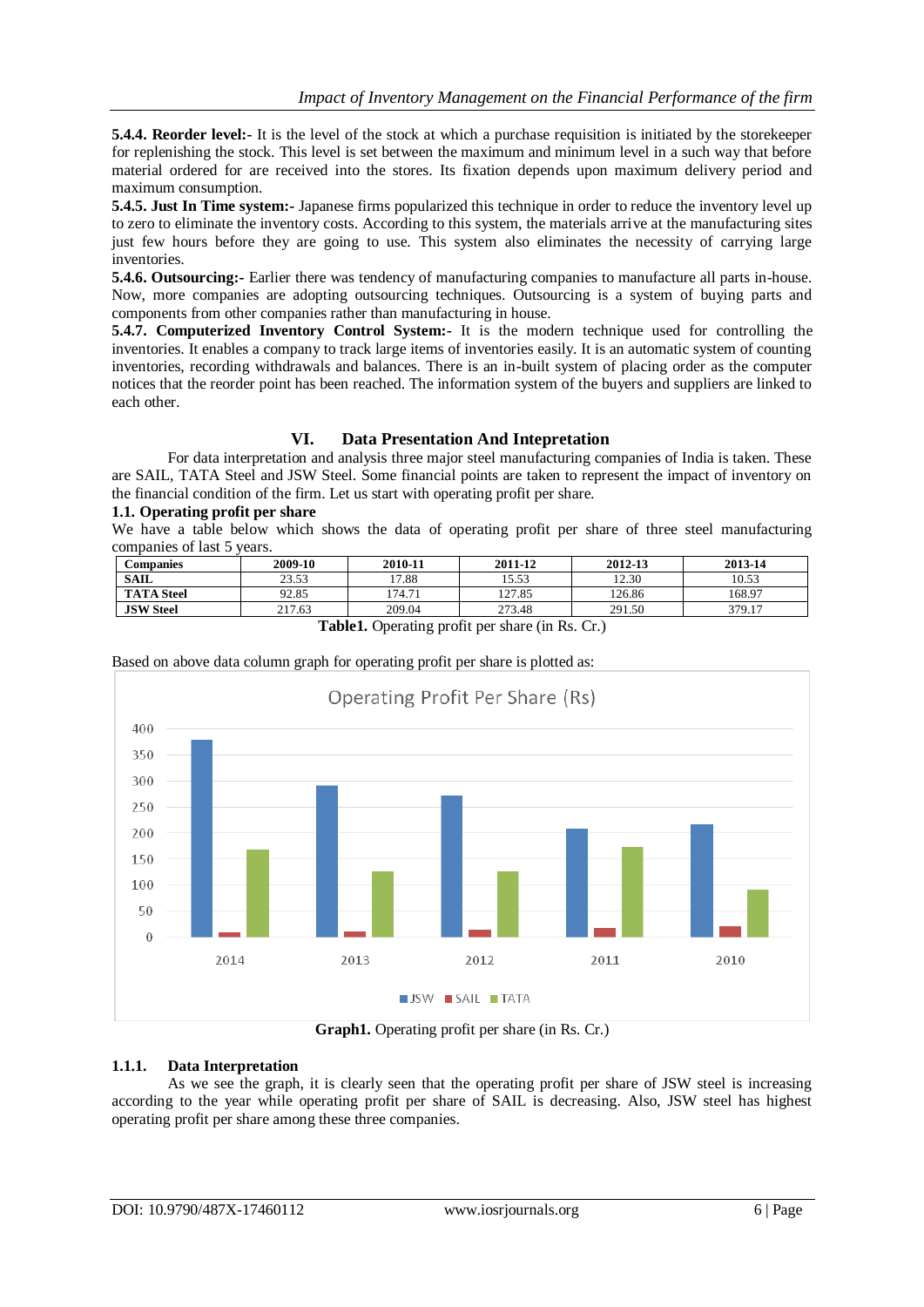#### **1.2. Inventory Turnover Ratio:**

Inventory turnover ratio is the ratio of cost of goods sold to the average inventory. High inventory turnover ratio represents good inventory management since it implies rapid movement of merchandise to lower inventory investment. The table shows the data of inventory turnover ratio of last 5 years.

| <b>Companies</b>                 | 2013-14 | 2012-13 | 2011-12 | 2010-11 | 2009-10 |  |
|----------------------------------|---------|---------|---------|---------|---------|--|
| <b>SAIL</b>                      | 3.07    | 2.79    | 3.36    | 5.08    | 6.01    |  |
| <b>TATA Steel</b>                | 5.53    | 5.59    | 5.19    | 4.94    | 6.14    |  |
| <b>JSW Steel</b>                 | 6.28    | 6.95    | 5.94    | 6.91    | 8.4     |  |
| Table2. Inventory Turnover Ratio |         |         |         |         |         |  |

Based on the above data a column graph is drawn below.



**Graph2.** Inventory Turnover Ratio

# **1.2.1. Data Interpretation**

From the above graph of inventory turnover ratio it is seen that in 2010 each company has highest inventory turnover ratio while it decreased with number of years. From 2010 to 2014 SAIL has least inventory turnover ratio which indicates that it has poor inventory management as compared to JSW steel and TATA steel. On the contrast, all companies have to install better inventory control techniques to improve inventory turnover ratio.

#### **1.3. Net Profit Margin**

Net profit is nothing but is excess revenues over the expenses. It is calculated by deducting expenses from the revenues. On the basis of collected data we have table of operating profit margin.

| Companies                                                                                                                                                                                                                       | 2013-14 | 2012-13 | 2011-12 | 2010-11          | 2009-10 |  |
|---------------------------------------------------------------------------------------------------------------------------------------------------------------------------------------------------------------------------------|---------|---------|---------|------------------|---------|--|
|                                                                                                                                                                                                                                 |         |         |         |                  |         |  |
| <b>SAIL</b>                                                                                                                                                                                                                     | 5.53    | 5.09    | ن. ا    | 11.25            | 15.93   |  |
| <b>TATA Steel</b>                                                                                                                                                                                                               | 2.41    | $-5.22$ | 4.00    | フ よつ<br>سے بی بر | $-1.95$ |  |
| <b>JSW</b> Steel                                                                                                                                                                                                                | 0.88    | ے رہے   | 1.56    | 731<br>، ب       | 8.42    |  |
| $\sim$ . The set of the set of the set of the set of the set of the set of the set of the set of the set of the set of the set of the set of the set of the set of the set of the set of the set of the set of the set of the s |         |         |         |                  |         |  |

**Table3.** Net Profit Margin (%)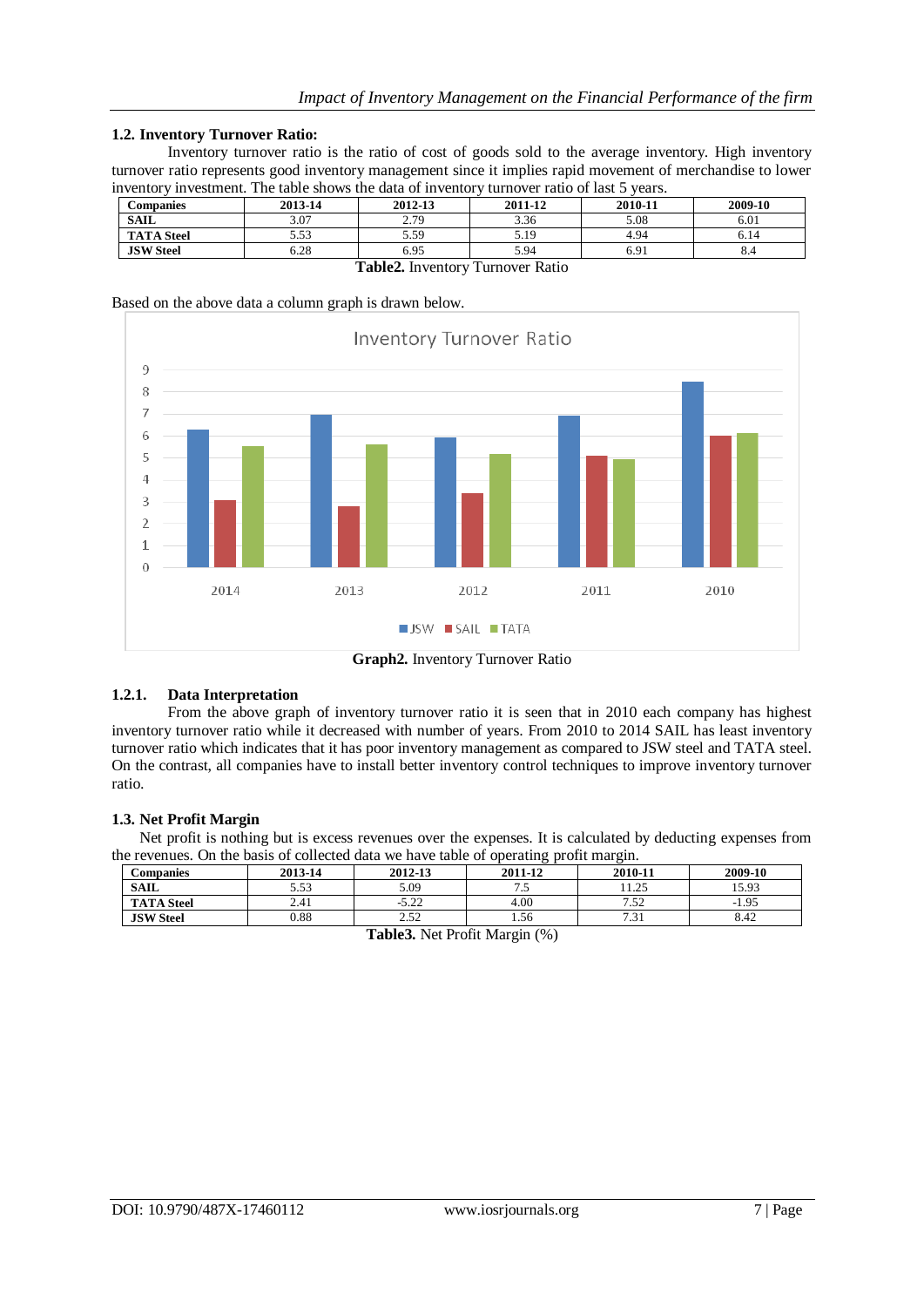



**Graph3.** Net Profit Margin (%)

## **1.3.1. Data Interpretation:**

From the above graph of net profit margin it is observed that in 2010 and 2013, TATA Steel suffered from the loss. It may be different factors independent to inventory. But all companies reduced their net profit margin accordingly. The same condition was in inventory turnover ratio too.

## **1.4. Return on Assets (including revaluations):**

Return on asset is nothing but return on investment. It is a measure of profitability from a given level of investment. The data for return on assets of 5 years for the taken companies are shown in table below.

| Companies         | 2013-14 | 2012-13 | 2011-12 | 2010-11 | 2009-10 |
|-------------------|---------|---------|---------|---------|---------|
| <b>SAIL</b>       | 104.83  | 100.82  | 97.5    | 91.04   | 81.68   |
| <b>TATA Steel</b> | 417.33  | 351.85  | 438.79  | 369.16  | 259.67  |
| <b>JSW Steel</b>  | 875.96  | 764.83  | 738.2   | 704.6   | 479.99  |

**Table 4.**Return on Assets (including Revaluation)

0 200 400 600 800 1000 2014 2013 2012 2011 1010 Return on Assets Including Revaluations JSW SAIL TATA **Graph 4.** Return on Assets (including Reavaluation)

And the graph from the data can be plotted as



# **1.4.1. Data Interpretation:**

In this graph, all companies have higher value and increased with the number of years. TATA Steel has highest Return on Assets in 2013 and then decreased. But JSW Steel is increasing its return on assets since last 5 years.

j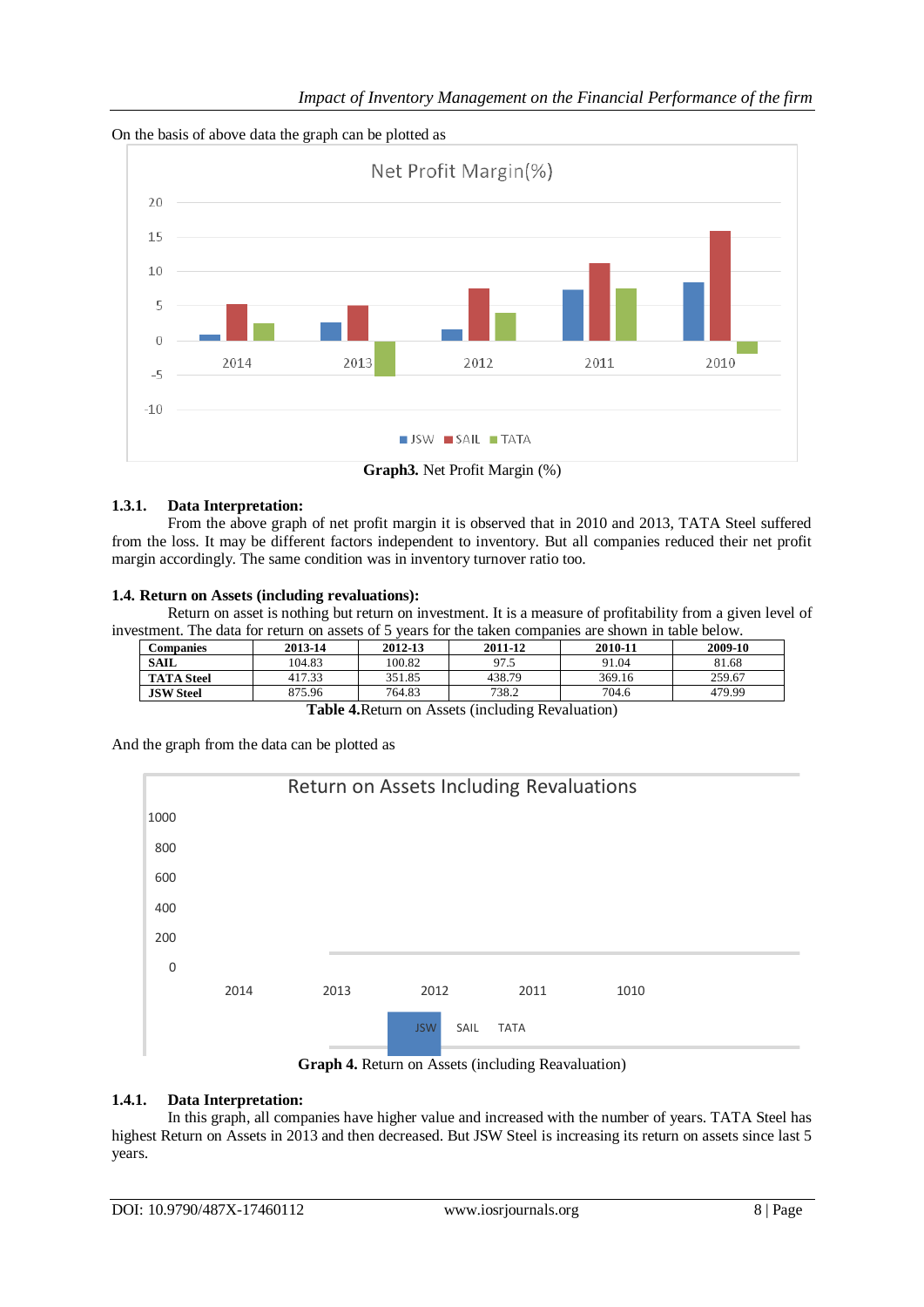#### **6.5. Asset Turnover Ratio:**

Asset turnover is the ratio of total sales to the average total assets. It measures the firm's efficiency in utilizing its assets. It means if asset turnover of any firm is high we can infer that firm is utilizing its assets efficiently. The data for asset turnover can be shown in the table below.

| <b>Companies</b>                                                             | 2013-14                    | 2012-13             | 2011-12 | 2010-11      | 2009-10 |  |
|------------------------------------------------------------------------------|----------------------------|---------------------|---------|--------------|---------|--|
| <b>SAIL</b>                                                                  | $\sim$ $-1$<br>$U \cdot L$ | 0.74                | 0.80    | n 77<br>v. 1 | 1.14    |  |
| <b>TATA Steel</b>                                                            | 1.44                       | 1.42                | 1.42    | 1.41         | 1.07    |  |
| <b>JSW</b> Steel                                                             |                            | 1 <sub>2</sub><br>. | 1.07    | 0.74         | 0.71    |  |
| $\mathbf{r}$<br><b>m</b> 1 1<br>$\overline{\phantom{0}}$<br>$\sim$ mm $\sim$ |                            |                     |         |              |         |  |

Table 5. Asset Turnover Ratio

Based on the above data graph can be plotted as



**Graph 5.** Asset Turnover Ratio

#### **6.5.1. Data Interpretation:**

From the above graph, it is seen that in 2010, SAIL has highest asset turnover ratio. After 2010 its asset turnover ratio declined and TATA took its place and leaded till 2014. JSW Steel also increased its asset turnover ratio with respect to time but couldn't lead. There is need to take care of asset utilization.

#### **VII. Data Analysis And Findings**

For analysis of data and finding the relationship between inventory turnover ratio and profitability of the firm correlation techniques are used. Both parameters are correlated to ensure is there any impact of inventory turnover ratio on the profitability of the firm is not. From the data interpretation we found that there is some relationship between the inventory turnover ratio and financial condition of the firm. Now analyze data one by one of all companies.

#### **1.5. SAIL**

For SAIL we have scatter diagram which shows the relationship between the inventory turnover ratio and net profit.



**Diagram1.** Scatter Diagram for SAIL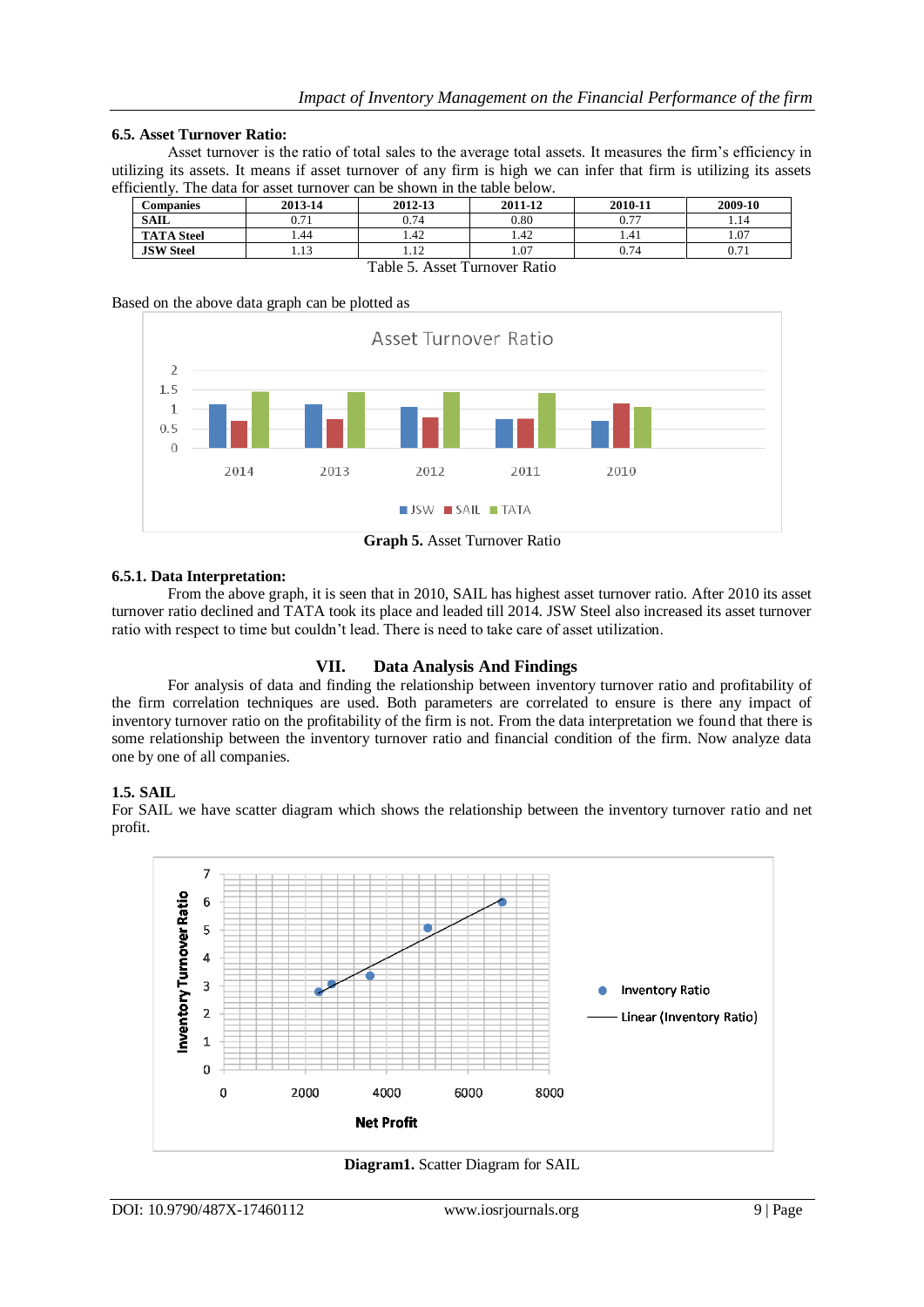## **1.5.1. Finding**

In the above diagram, there is some linearity. By finding the Pearson Correlation coefficient, we get the value. Pearson Correlation Coefficient,  $r = 0.984$ 

Here, we have positive slope which shows the strong relationship between the inventory turnover ratio and net profit of SAIL.

#### **1.6. TATA Steel**

For TATA Steel the scatter diagram can be shown as:



**Diagram2.** Scatter Diagram of TATA Steel.

#### **1.6.1. Finding**

Pearson Correlation Coefficient for TATA Steel,  $r = -0.7$ This shows there is negative correlation. It may be due to other factors because in 2010 and 2013 TATA Steel suffered from loss

#### **1.7. JSW Steel**

The Scatter diagram for JSW Steel can be drawn as



**Diagram 4.** Scatter Diagram of JSW Steel.

# **1.7.1. Finding**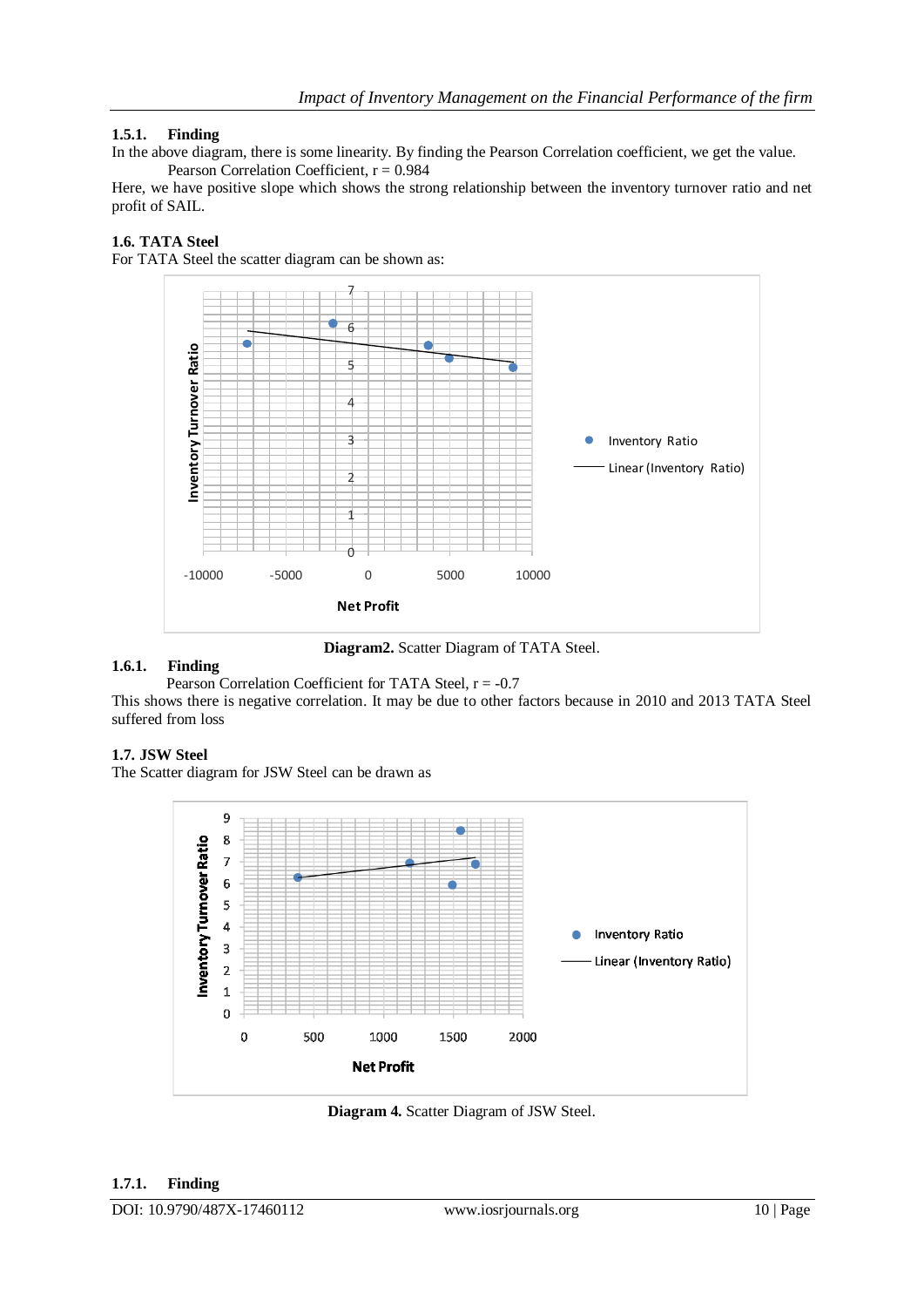The Pearson correlation coefficient for JSW Steel is,  $r = 0.388$ This shows that there is moderate correlation between the inventory turnover ratio and profitability of JSW Steel.

#### **VIII. Conclusion And Recommendations**

Inventory is the most important part of any business especially for manufacturing companies. It is hidden costs which are to be controlled for sustaining in present competitive market. Apart of costs, customer satisfaction is also the most important factors for the businesses. Inventory management also improves the level of customer satisfaction because customer wants product at least time as possible. So, a manufacturing firm must install the optimal inventory control techniques or improve their asset turnover as much as possible. Also, by different analysis it is concluded that inventory turnover ratio is correlated with the net profit of the companies. The inventory turnover ratio of JSW Steel is better than the other two companies. While TATA has the highest asset turnover ratio than other two companies. It simply indicates that TATA Steel is utilizing its assets efficiently but its inventory turnover ratio is lesser due to its poor inventory management. TATA Steel should take care of inventory management which is responsible for the loss. Hence, from different findings it is concluded that there is impact of inventory management on the financial condition of the firm.

Some recommendations are also for these companies according to the interpretation of the data available. SAIL is a public sector company and its net profit is reducing year by year. Its overall performance is also not good. Its profit margin is most than other two but it can be better more. Only its asset turnover in 2010 was better than other two companies. So it is recommended that install some appropriate inventory control technique to increase the inventory turnover ratio, asset turnover ratio, return on assets. After that the profitability will surely improved. TATA Steel also performed poor inventory management than JSW Steel. So, TATA Steel should take care of that issue. This remedy is also responsible for the loss of the firm. JSW Steel performed well in terms of inventory management but still there is some poor management due to which its profit margin is lowest than other two. So , it is recommended to JSW Steel to improve its asset utilization.

# **IX. Limitations of the Study**

There are some certain limitations of this study. It can be listed as:

- i. All the data used in this paper are secondary data which has been taken from different published journals, books and financial data are from money control database. And this paper is related with the financial variables so there may be some variations.
- ii. This study is based on only three major steel manufacturing companies. So it may reflect some partial view.
- iii. In this study only 5 years is taken as the period of time commencing from 2010-2014 which is a short period of time.
- iv. Also, inflation is the most crucial factor for financial terms. So, it is not considered in any type of interpretation.
- v. Correlation technique is used as statistical tools to interpret the data.

#### **X. Acknowledgement**

I would like to acknowledge my departmental faculty members who supported me to complete this study. I am also thankful to all those who are directly or indirectly involved in this study. I would like to express my deep gratitude my father who always supported me in my dark part too and my *"Mamma"* who always keep her hands on my head wherever she is now. At the last I would like to thank sincerely my friend *"Ru"* who constantly motivated me in my miseries and also to complete this study.

#### **References**

#### **Journal Papers:**

- [1] Beate Klingenberg, Rachel Timberlake, Tom G. Geurts, "Analyzing the impact of operations management on financial performance – A critical review'
- [2] Binaya Bhushan Acharya, (December 2013) "A study on liquidity position of TATA Steel and SAIL: A comparative analysis", Journal of Business Management, Commerce & Research, Vol. 2, No. 6, page 11-19.
- [3] Dimitrios P. Koumanakos, "Impact of inventory management on financial performance", International Journal of Productivity and performance management, Vol. 57, Issue No.5, page 355-369.
- [4] Joseph F. Hair Arthur, H. Money Philip, Somouel Mike (2007), "Research Methods for Business", Vol. 49, Issue 4, page 336-337.
- [5] Kelly H. Zou, Kemal Tuncali, Stuart G. Silverman, (June 2003), "Correlation and Simple Linear Regression", page 617-622.
- [6] M. Krishna Moorthy, Mr Ng Chee Yew, Mr. Mahendra Kumar, "The impact of inventory control on cost and profitability".
- [7] Nikola Milicevic, Milivoje Davidovicl, Marina Stefanovic, "Financial effects of inventory management in trading companies EOQ Model", Vol. 9, No. 4, page 507-519.
- [8] Ogbo, Ann L, Wilfred I. Ukpere, (June 2014) "The Impact of Effective Inventory Control Management on Organizational Performance: A Study of 7up Bottling Company Nile Mile Enugu, Nigeria", Mediterranean Journal of Social Sciences, Vol. 5, No. 10, page 109-118.